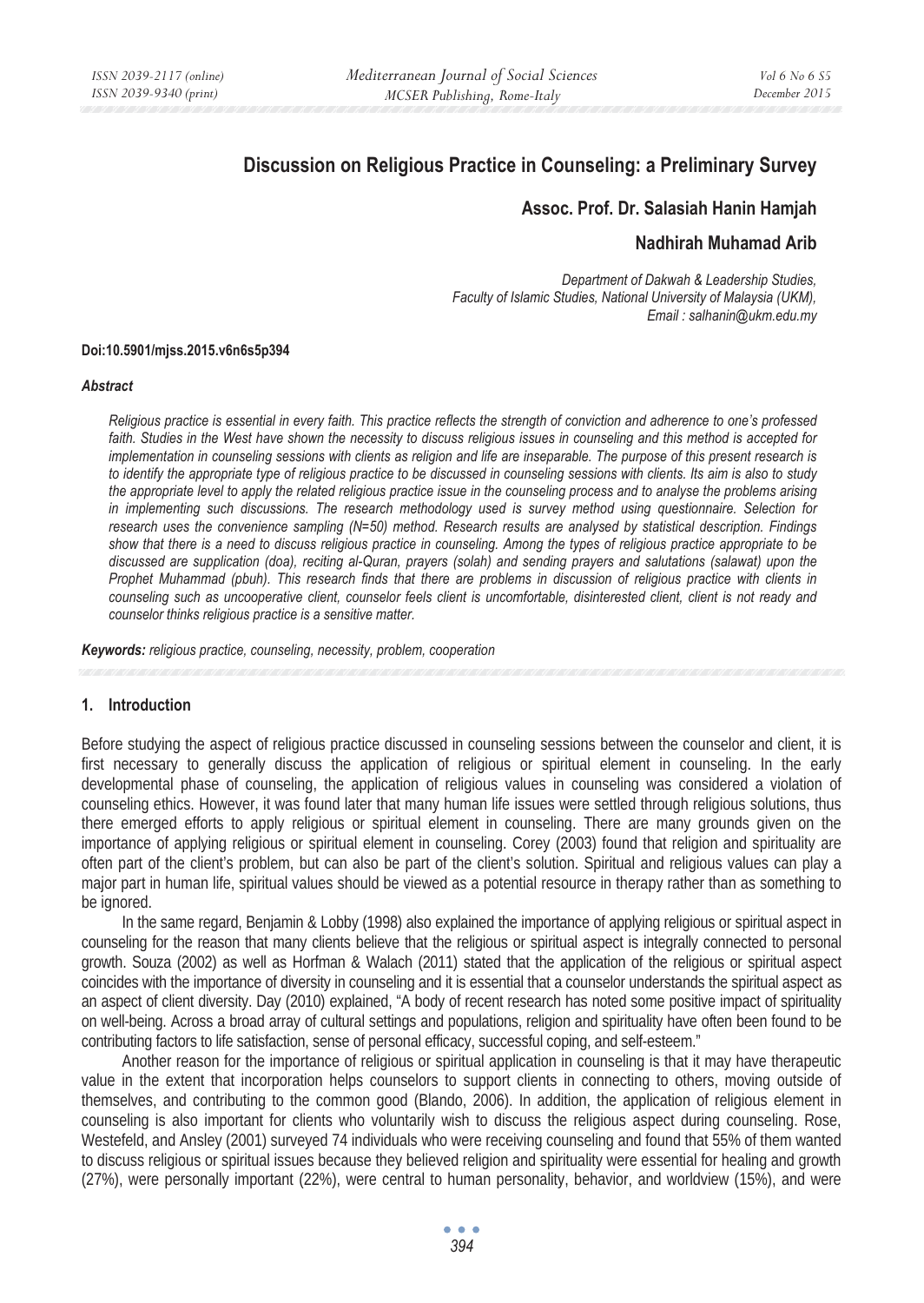relevant to problems (5%). Some of the respondents felt their preference would change throughout different contexts, indicated by 22% of respondents reporting that their preference in discussing religion and/or spirituality was dependent on other factors such as relevance to problems (10%), only if it was a spiritual issue, but not religious (8%), or depending on the qualities of the counselor (5%). Belaire and Young (2000) studied the influences of spirituality on counselor selection and found that while client spirituality may have less influence over counselor selection, counselor ability to effectively implement religion and spirituality into counseling has an effect on client preference of counselors. Post and Wade (2014) found in their study that the majority of clients indicated that religious concerns are an appropriate topic for group counseling and reported a preference to discuss religious and spiritual concerns with their group. All the findings clearly show that Western scholars recognise the importance of applying religious or spiritual discussion in counseling sessions.

Previous studies have also examined the religious or spiritual aspect and counseling. For example, a study by Cornish et al. (2012) found that spiritual interventions were very appropriate to be applied in counseling. In addition, a study by Burke et.al (1999) also proved that there were studies conducted on religion and counseling. Survey data of the general population, counselors and counselor educators indicate that spiritual and religious issues are therapeutically relevant, ethically appropriate and potentially significant topics in counseling and counselor education. This finding is found to be in line with studies by Smith (2006) as well as by Horfman & Walach (2011) which found that the majority of respondents concur on the importance of discussing the spiritual aspect with clients in counseling sessions. The majority of clients who were receiving counseling with elements of religiosity included indicated that it had been very helpful in making progress toward goals (73.5%), while 16.3% reported the integration of religiosity had been moderately helpful, and 10.2% indicating it was neither helpful nor unhelpful. No respondents reported that the integration of religiosity in counseling was unhelpful (Tiffany 2011). This kind of research was also conducted in Malaysia such as studies by Mohd Syukri (2010), Nadiah (2009), Salasiah (2010), Salasiah et al. (2012) and Nurul Ain (2006). These studies discussed more of techniques or methods used and the importance of applying the religious aspect in the counseling process.

The above discussion explains that studies which directly focus on specific religious practice in counseling are yet to be done. Hence, this study is for the purpose of determining whether discussion of religious practice is being applied by the counselor in counseling sessions. If affirmative, then what types of religious practice are appropriate for counseling sessions with clients? Which level is appropriate for applying issues relating to religious practice in counseling? And, what are the problems faced in applying the element of religious practice in counseling?

Religious practice or *ibadah* (worship) is an important matter in the life of a Muslim consistent with the purpose of human creation on this earth as stated in al-Quran that Allah SWT created the *jin* (genies and spirits) and mankind in order that they praise and worship Him (al-Zariyat 51:56). *Ibadah* (worship) is one of the main components in Islamic teachings other than *aqidah* (faith) and *akhlaq* (moral character). It symbolizes the devotion of a slave for his Creator. It has a wide meaning. Religious practice in Islam is understood as all aspects which cover the meaning submission to the commands and avoiding all the prohibitions of Allah SWT (al-Ghazali, 1994). According to al-Qaradawi (1993) religious practice connotes complete devotion, submission, obedience and humility to Allah SWT by compliance with His rules and commandments as established in al-Quran and Hadith of His Messenger (pbuh). Religious practice directly connects a slave with his Creator and returns him to the original purpose of creation, that is, to worship Allah SWT (al-Ghazali, 2000). Religious practie in Islam is divided into two, general and specific. General religious practice encompasses every action done to achieve God's pleasure such as virtuous conduct, respect for parents and so on. It also means a slave's intentional action in compliance with Allah's will. Specific religious practice means certain practices which a slave is obliged to do as training to prove his proper compliance of the five tenets of Islam, which are: declaration of faith, prayers, *zakah* (alms), fasting and *hajj*. It also encompasses commonly known religious obligations such as charity, *umrah* and *tilawah* al-Quran (al-Bayanuni 1984; al-Qaradawi 1993; Mulhim 2004; Salasiah & Noor Shakirah (2014)



**Diagram 1:** Islamic Religious Practice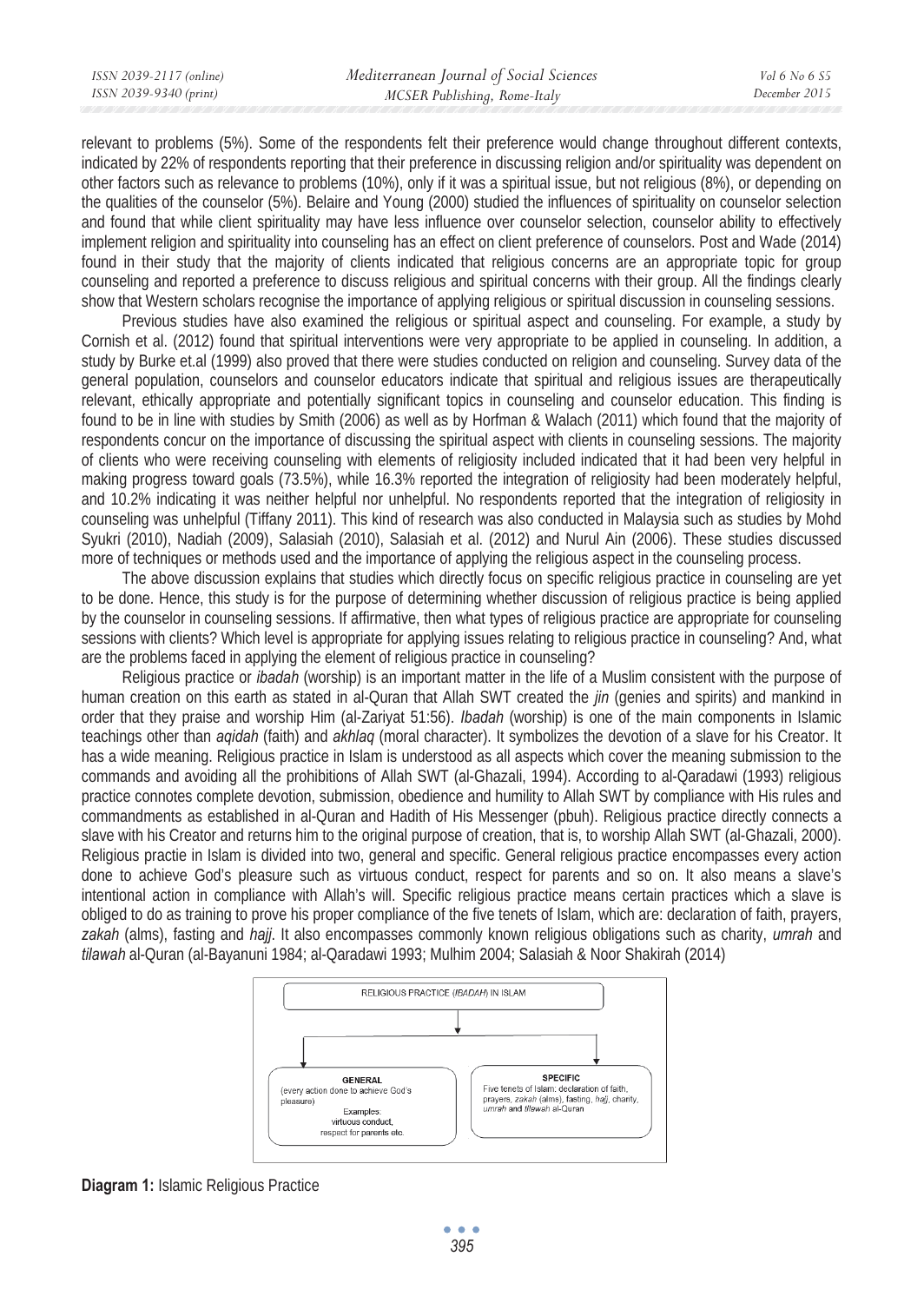There is strong justification for religious practice to be discussed in counseling sessions as the aim of counseling is to assist the client to achieve peace of mind and successfully overcome or manage problems in life. Islamic religious practice commanded by Allah SWT to be implemented by the Muslim Ummah has the potential to affect man's life, for example, the practice of remembrance *(zikir)* of Allah may bring peace and tranquility (al-Ra'd: 28), prayers *(solah)* has been found to deter man from doing evil (al-Ankabut: 45), and supplication *(doa)* may bring the self closer to Allah SWT (al-Baqarah:186). According to Abdullah as-Sirri (1996), comprehensive religious parctice enables one's personal capacity to develop into a great individual in dual roles as a slave of Allah SWT and his vicegerent on earth. Mohd Sabri, Syed Najmuddin & Ab.Halim (2009) were of the opinon that religious practice such as *zikir, doa* and recitation of al-Quran may contribute to raising individual self-awareness.The above views are parallel with the views of Western scholars such as Hathaway & Pargament (1991) who stated that religious resources identified as commonly used in times of stress include prayer, solitary activities, faith in God, and guidance from clergy, which are representative of the spiritual, cognitive, behavioural, and social aspects of faith.

# **2. Research Objective**

Thus, realizing the importance of applying the element of religious or spiritual practice in counseling, this present research is done to achieve the following objectives:

- 1. To identify the types of religious practice appropriate for discussion with clients in counseling sessions;
- 2. To study the appropriate level to apply issues related to religious practice in the counseling process;
- 3. To analyse the problems faced in discussing religious practice with clients.

# **3. Research Methodology**

This research is designed as a survey study. The date collection instrument used is questionnaire. 50 respondents comprising of registered counselors have been selected as research sample. Respondents are also counseling practitioners in the Klang Valley of Malaysia. This location is selected as Kuala Lumpur, the capital city of Malaysia is situated there and Klang Valley is also in the rapidly developing state of Selangor. Klang Valley is also the destination of many individuals who migrate from other states in Malaysia including Sabah, Sarawak, Kelantan, Trengganu, Perak, Penang, Kedah, Malacca, Negri Sembilan, Johore and Pahang. Selection of respondents is through convenience sampling due to difficulty in gaining respondents' cooperation if simple random sampling was done. A pilot study was done to verify reliabilty of research instrument. Data obtained was analysed using SPSS to obtain alpha cronbach value. Overall alpha cronbach value obtained for variables is 0.972. As it exceeds 0.6, this research instrument has high consistency and reliability. Data from questionnaires are analysed using SPSS and presented in the form of percentage, frequency and mean.

# **4. Research Results and Discussion**

This research is done to identify the types of Islamic religious practice appropriate to be applied in counseling sessions. Findings show that many among respondents (88% agree and strongly agree) to apply religious practice to clients: *fard solah* (obligatory prayers) (mean=4.26), *doa* (supplication) (mean=4.24) followed by reciting of al-Quran (mean=4.12) and *salawat* (sending blessings and salutations upon the Prophet pbuh) (mean=4.08). The type of religious practice least applied is *hajj* (pilgrimage) (mean=3.12). The reason for this is that it is only discussed in certain cases such as when client is financially stable, seriously intends to *tawbah* (repent) and wishes to find peace of mind through *ibadah* (worship) to Allah SWT.

|  |  |  |  |  | Table: Types of religious Practice applied in Counseling |
|--|--|--|--|--|----------------------------------------------------------|
|--|--|--|--|--|----------------------------------------------------------|

| Types of religious practice                            | Never     | Once in a while : | Sometimes  | Usually    | Always                | Mean |
|--------------------------------------------------------|-----------|-------------------|------------|------------|-----------------------|------|
| I apply fard solah (obligatory prayers) to the client. |           |                   |            | 22         |                       | 4.26 |
|                                                        | $(2.0\%)$ | $(2.0\%)$         | $(8.0\%)$  | $(44.0\%)$ | $(44.0\%)$            |      |
| I apply sawm (fasting) to the client.                  |           |                   | 14         |            |                       | 3.68 |
|                                                        | $(4.0\%)$ | $(6.0\%)$         | $(28.0\%)$ |            | $(42.0\%)$ $(20.0\%)$ |      |
| I apply hajj (pilgimage) to the client.                |           | 8                 | 20         | 14         |                       | 3.12 |
|                                                        | $(8.0\%)$ | $(16.0\%)$        | $(40.0\%)$ | $(28.0\%)$ | $(8.0\%)$             |      |

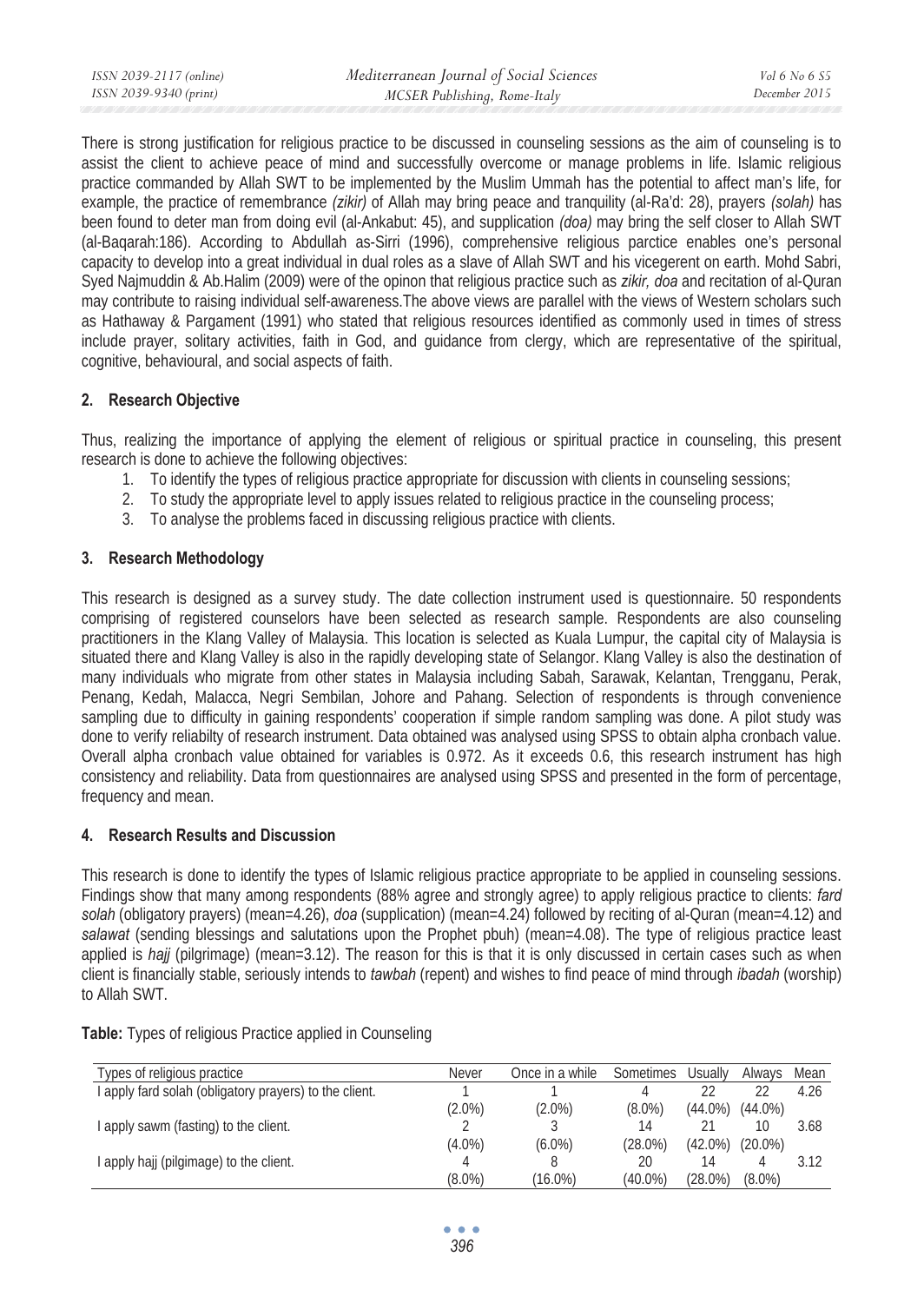*Mediterranean Journal of Social Sciences MCSER Publishing, Rome-Italy* 

| Types of religious practice                                 | Never     | Once in a while | Sometimes  | Usually    | Always     | Mean |
|-------------------------------------------------------------|-----------|-----------------|------------|------------|------------|------|
| I apply sunnah awwabin solah (prayers of the oft-           | 4         | 6               | 22         | 14         | 4          | 3.16 |
| repentant, before and after fard solah) to the client.      | $(8.0\%)$ | $(12.0\%)$      | $(44.0\%)$ | $(28.0\%)$ | $(8.0\%)$  |      |
| I apply sunnah tawbah solah (repentance) to the client.     |           |                 | 12         | 20         | 15         | 3.90 |
|                                                             | $(4.0\%)$ | $(2.0\%)$       | $(24.0\%)$ | $(40.0\%)$ | $(30.0\%)$ |      |
| I apply sunnah hajah solah (intent/need) to the client.     |           |                 |            | 28         | 12         | 3.94 |
|                                                             | $(4.0\%)$ | $(2.0\%)$       | $(14.0\%)$ | $(56.0\%)$ | $(24.0\%)$ |      |
| I apply sunnah tahajjud solah (night prayer after sleep) to |           |                 | 13         | 23         | 10         | 3.78 |
| the client.                                                 | $(4.0\%)$ | $(2.0\%)$       | $(26.0\%)$ | $(46.0\%)$ | $(20.0\%)$ |      |
| I apply zikr (remembrance of Allah) to the client.          |           |                 | 6          | 27         | 13         | 3.94 |
|                                                             | $(4.0\%)$ | $(4.0\%)$       | $(12.0\%)$ | $(54.0\%)$ | $(26.0\%)$ |      |
| I apply doa (supplication) to the client.                   |           |                 | 3          | 21         | 23         | 4.24 |
|                                                             | $(4.0\%)$ | $(2.0\%)$       | $(6.0\%)$  | $(42.0\%)$ | $(46.0\%)$ |      |
| I apply tilawah (reciting) al-Quran to the client.          |           |                 | 5          | 27         | 16         | 4.12 |
|                                                             | $(2.0\%)$ | $(2.0\%)$       | $(10.0\%)$ | $(54.0\%)$ | $(32.0\%)$ |      |
| I apply salawat (sending blessings and salutations upon     |           |                 |            | 25         | 16         | 4.08 |
| the Prophet Muhammad pbuh) to the client.                   | $(2.0\%)$ | $(2.0\%)$       | (14.0%)    | (50.0%)    | $(32.0\%)$ |      |

#### **Source:** Questionnaire UKM 2010

Research findings show that other than religious practice such as *fard solah* (mean=4.26), *doa* (mean=4.24), reciting al-Quran (mean=4.12), *salawat* to the Prophet (pbuh) (mean=4.08) and performing *hajj* (mean=3.12), counselors also apply religious practice such as *zikr* (mean=3.94), *sunnah hajah solah* (mean=3.94), *sunnah tawbah solah* (mean=3.90), *sunnah tahajjud solah* (mean=3.78), fasting (min=3.68) and *sunnah awwabin solah*, before and after *fard solah* (mean=3.16).

These findings explain that counselors apply religious practice which covers basic Islamic practice to their clients. *Fard solah* is the most frequently applied in counseling sessions by counselors because it is a pillar of Islam and the first matter which will be brought to account on the Day of Judgement. *Sunnah hajah solah*, the leading *sunnah* prayer, is the next most frequently discussed in counseling sessions. This is appropriate with the fact that clients come fo counseling services in distress over the challenges of life's trials and tribulations. Hence, they need to perform *sunnah hajah solah* so that Allah may show them the way out of their difficulty as stated by Allah SWT in surah al-Talaq (65:2) which means whoever bears *taqwa* (fears and keeps his duty to Allah SWT), Allah will show him the way out ( of every difficulty). Al-Ghazali 's view (2000) is consistent with this verse when he suggested that Muslims should perform *sunnah hajah solah* in times of difficulty and pray for goodness in this worldly life and the hereafter.

Findings on religious practice such as *solah* (prayers) and *doa* (supplication) are discussed in counseling sessions in line with findings of a study by Saenz & Waldo (2013) that many clients found prayer to be helpful and important in counseling. It was also found that clients who wanted their counselor to pray with them in session had higher selfreported levels of spirituality and religious commitment. Clients who preferred to have their counselor encourage out-ofsession prayer had mid-range levels of spirituality and religious commitment. Clients who preferred not to have prayer mentioned during their counseling session had lower levels of spirituality and religious commitment.

In addition, this research finds that *zikr* ( remembrance of Allah) scored the 5th highest mean (mean=3.94) among the types of religious practice frequently applied by counselors. This is so because counselors believe that clients who undergo counseling sessions are anxious and miserable and need *zikr* to calm down and attain peace of mind as stated in al-Quran that the hearts of believers will feel tranquil and peaceful in *zikrullah* (remembrance of Allah) (al-Ra'd 13:28). This finding is consistent with that by Nursaidatul Fasiha (2011) who studied the perception of students towards *zikr* as a human psychological therapy and found the majority of respondents responded well to *zikr* as the best therapy for attaining peace of mind.

This research is conducted to study the most appropriate level to apply the issue of religious practice in the counseling process. Research results find that respondents apply the aspect of religious practice at the end and follow-up level (mean=4.20), followed by the strategy selection and action plan level (mean=4.16). 88% of research respondents agree and strongly agree to discuss client's religious practice at the end and follow-up level because at this level clients are already beginning to function effectively, are independent and responsible (Ea Ah Meng, 2003). In addition, research respondents apply the issue of religious practice in counseling at the follow-up level because this is the final level in the counseling process. At this level, counselors get feedback from clients on the techniques and action plan implemented including the plan for religious practice (Maznah Baba & Zainal Madon, 2003).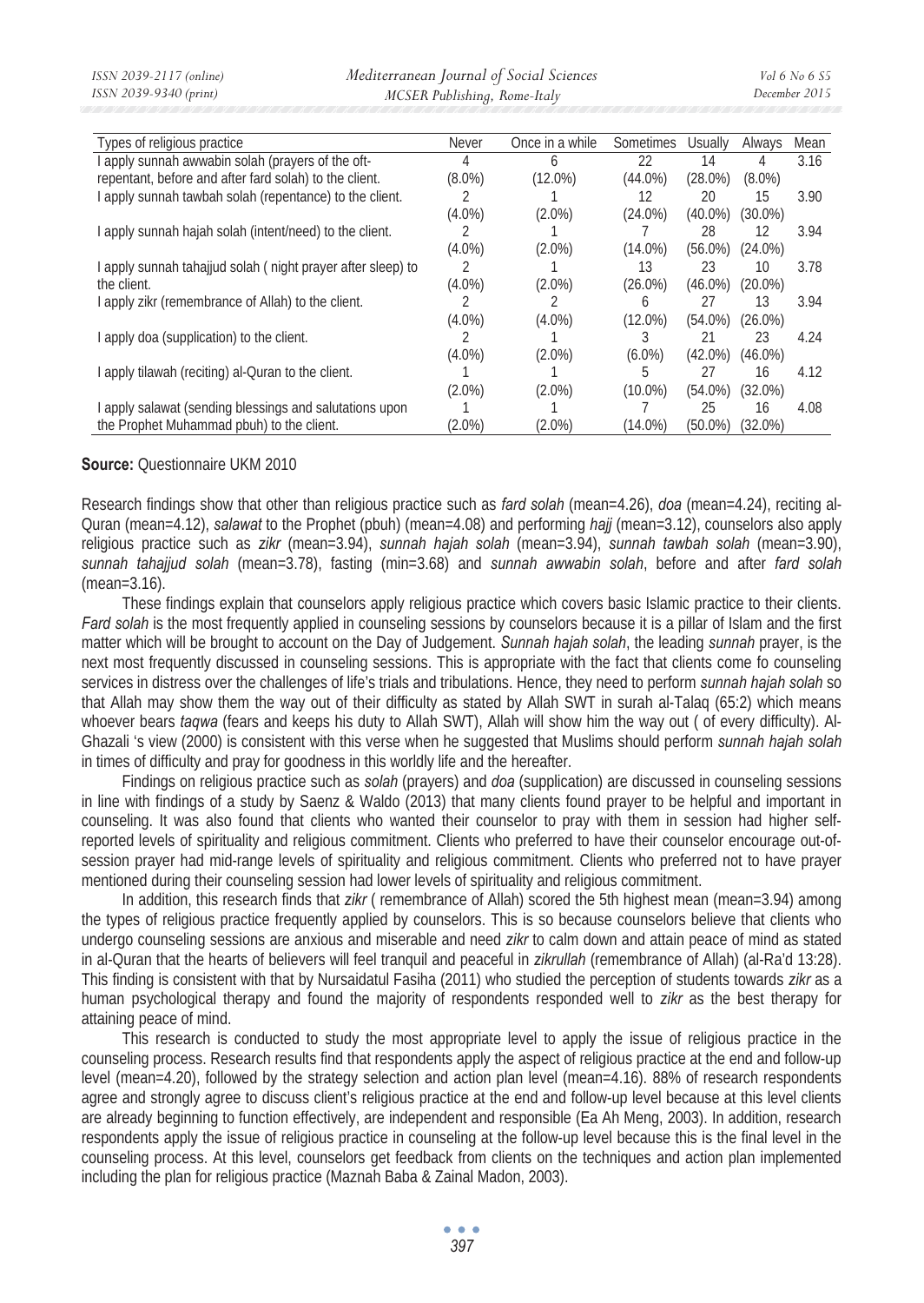| Level for Application of Ibadah (worship)                                            | Strongly<br>Disagree | <b>Disagree</b>  | <b>Not</b><br>Sure | Agree            | Strongly<br>Agree | Mean |
|--------------------------------------------------------------------------------------|----------------------|------------------|--------------------|------------------|-------------------|------|
| apply <i>ibadah</i> aspect in counseling session at<br>building rapport level        | $(10.0\%)$           | 10<br>$(20.0\%)$ | 10<br>$(20.0\%)$   | 17<br>$(34.0\%)$ | $(16.0\%)$        | 3.26 |
| apply <i>ibadah</i> aspect in counseling session at                                  |                      | Q                |                    | 21               |                   | 3.44 |
| problem exploring level<br>apply <i>ibadah</i> aspect in counseling session at level | $(9.0\%)$            | $(18.0\%)$       | $(18.0\%)$         | $(42.0\%)$<br>23 | $(16.0\%)$<br>19  | 4.16 |
| of strategy selection and action plan                                                | $(2.0\%)$            | $(2.0\%)$        | $(12.0\%)$         | $(46.0\%)$       | $(38.0\%)$        |      |
| apply <i>ibadah</i> aspect in counseling session at the<br>end and follow-up level.  | $(2.0\%)$            | $(4.0\%)$        | $(9.0\%)$          | 24<br>$(48.0\%)$ | 20<br>$(40.0\%)$  | 4.20 |

**Table 2:** Level for Application of Religious Practice in Counseling Process

#### **Source:** Questionnaire UKM 2010

84% of research respondents agree and strongly agree on applying the element of religious practice at the level of strategy selection and action plan. The reason is that at this level the clients are able to list the options and strategies to be implemented, assess the options, and counselors encourage clients to implement their options (Maznah Baba & Zainal Madon, 2003). According to researchers, this level is more suitable for applying religious practice because counselors suggest religious practice appropriate for the client's case and encourage the client to implement it. In the following counseling session, the counselor may assess implementation of the religious practice and study its effect on the client's life.

Research results also find that counselors apply the element of religious practice at the level of exploring the problem (mean=3.44). At this level, counselors use all their skills to explore client's issue (Sapora et al. 2002). After exploring, counselors will identify the source of the problem and match the problem with the appropriate type of religious practice for discussion as an alternative solution. Some counselors also apply religious practice at the level of building rapport even though this scored the lowest mean (mean=3.26) as at this level it is not so suitable to apply religious practice. In other words, it is too early to discuss religious practice when there is no rapport yet between counselor and client. In short, counselors need to use their wisdom to select the best level to discuss the issue of religious practice with their clients in the counseling process. Briefly, this finding explains that research respondents apply the element of religious practice at all levels in the counseling process. This also reflects that applying the element of religious practice is important and is accepted practice in counseling.

Further, another objective of this research is to analyse the problems encountered by respondents in applying religious practice in counseling. Research results find that there are five matters which cause difficulty to respondents in applying religious practice. These are: 'I feel client is not giving cooperation to discuss religious practice '(mean=3.32), 'I feel that client is not comfortable discussing religious practice in counseling session '(mean=3.16), ' I feel that client is disinterested to discuss religious practice in counseling session.'' (mean= 3.12), ' I feel that the client is not ready to discuss religious practice in counseling session' (mean=3.08), and 'My opinion is that the issue of religious practice is a sensitive matter ' (mean=3.00).

Briefly, this research finds that clients are not willing to cooperate, feel uncomfortable, are disinterested, are not ready and counselors consider the issue of religious practice as a sensitive matter not appropriate for discussion in counseling sessions. This finding is in line with a study by Rose, Westefeld, and Ansley (2001), which found that comparatively, a minority of clients (18%) reported that they preferred not to discuss such topics in individual therapy for various reasons such as not being personally religious or spiritual and preferring to discuss these matters with a religious leader. Research on 74 individuals who were receiving counseling found that eighteen percent reported not wanting to discuss religious or spiritual issues because religious or spiritual issues are not currently important or relevant to problems (11%), they prefer to discuss religious issues with the clergy (4%), or they are unsure of their own beliefs (3%).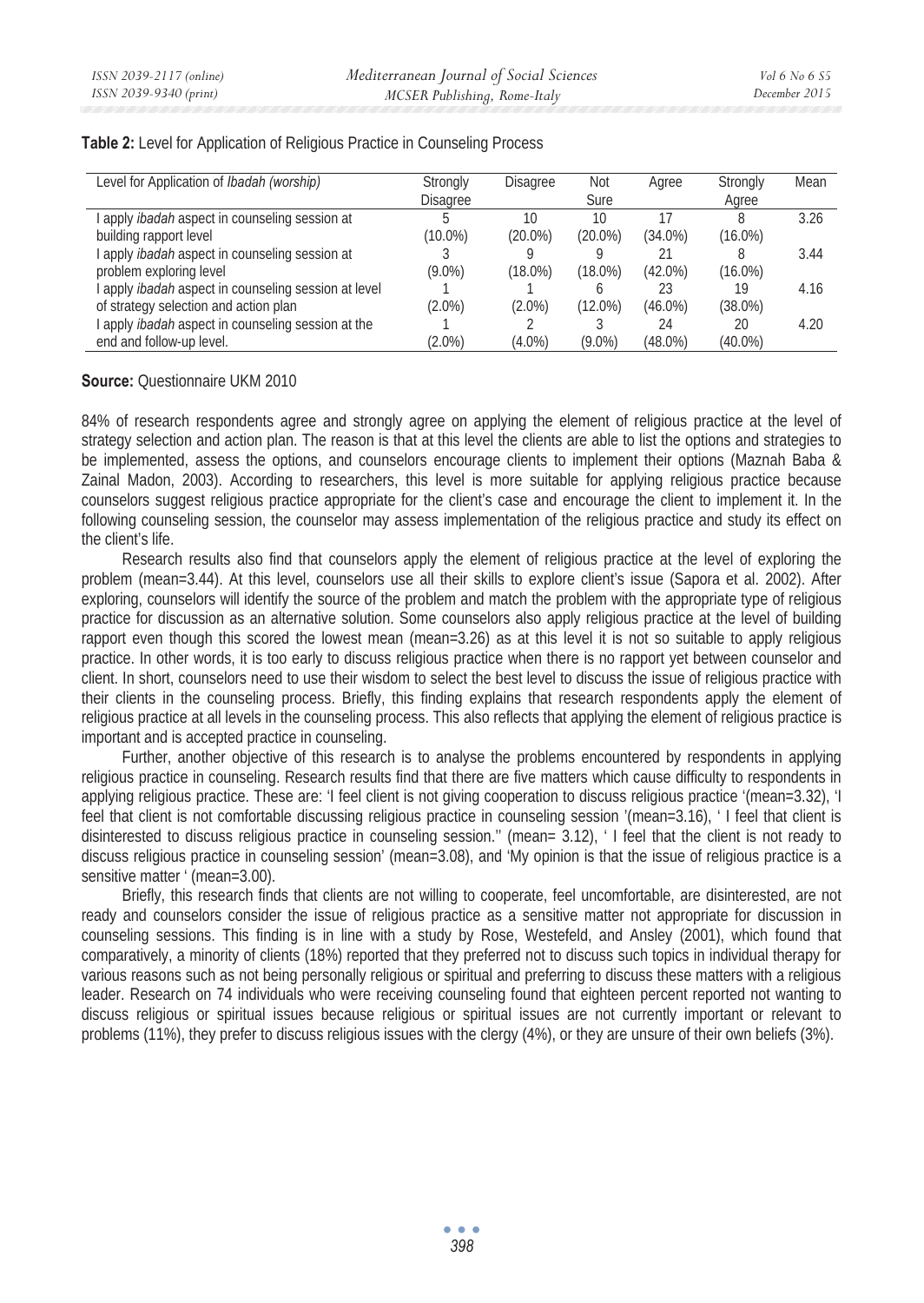| Problems faced while applying the religious practice      | Strongly   | Disagree   | Not        | Agree      | Strongly   | Mean |
|-----------------------------------------------------------|------------|------------|------------|------------|------------|------|
| aspect                                                    | disagree   |            | sure       |            | agree      |      |
| feel that client feels uncomfortable to discuss           |            | 14         | 16         | 18         |            | 3.16 |
| religious practice in counseling session.                 | $(0.0\%)$  | $(28.0\%)$ | $(32.0\%)$ | $(36.0\%)$ | $(4.0\%)$  |      |
| I feel client is not ready to discuss religious practice  |            | 18         | 15         | 16         |            | 3.08 |
| in counseling session.                                    | $(2.0\%)$  | $(36.0\%)$ | $(30.0\%)$ | $(32.0\%)$ | $(0.0\%)$  |      |
| I feel that client is disinterested to discuss religious  |            | 20         | 14         | 14         |            | 3.12 |
| practice in counseling session.                           | $(2.0\%)$  | $(40.0\%)$ | $(28.0\%)$ | $(28.0\%)$ | $(2.0\%)$  |      |
| I feel that client is not willing to cooperate to discuss |            | 24         | 13         | 10         |            | 3.32 |
| religious practice.                                       | $(4.0\%)$  | $(48.0\%)$ | $(26.0\%)$ | $(20.0\%)$ | $(2.0\%)$  |      |
| My opinion is that religious practice is a sensitive      | 5          |            |            | 15         |            | 3.00 |
| issue.                                                    | $(10.0\%)$ | (34.0%)    | $(14.0\%)$ | $(30.0\%)$ | $(12.0\%)$ |      |

**Table 3:** Problems encountered in applying the religious practice aspect in counseling sessions

## **Source:** Questionnaire UKM 2010.

Research results are also in line with findings by Brian (2010) which show that religion and spirituality should not only be of interest to therapists because the majority of clients prefer to discuss these topics when appropriate, but also because religion and spirituality are often the source of distress. In addition, these findings are also parallel to a study by Belaire and Young (2000) which found that clients who did not want a counselor who would address spirituality often claimed that they wanted counseling to be a time to address changing patterns, setting goals, and personal growth, and that religious or spiritual issues could be handled on their own time.

Other than clients feeling uncomfortable, are not ready, not cooperating and counselors consider religious practice a sensitive matter not suitable for discussion in counseling session, a study by Keating & Fretz (1990) also found anxiety among clients when the issue of religious practice is brought up in counseling because of the possibility of counselor's negative reaction towards their beliefs. Clients not only fear that psychotherapists will respond negatively to their religious beliefs. Many clients who prefer not to discuss spiritual and religious issues in the counseling office identify fear as a factor limiting their ability to openly discuss religious and spiritual issues. Some clients are concerned about how therapists may respond to their beliefs, likely affecting client willingness to discuss spiritual issues (Rose et al., 2001). Further, the lack of emphasis by counselors to discuss the issue of religious or spiritual practice in counseling also cause clients to be less interested to discuss it. Because of this current lack of addressing religion and spirituality by counselors, clients were less willing and less likely to find it appropriate to discuss religion and spirituality in counseling sessions (Richards & Bergin, 1997; Morrison et al. 2009).

Research results state that religious practice or *ibadah* (worship) is being discussed iin counseling by counselors who are research respondents. Religious practice discussed is basic Islamic practice including general and specific *ibadah.* This practice is suitable to be applied at all levels in the counseling process although the most frequently implemented by counselors is the end and follow-up level. Counselors report that they face some problems in implementing discussion of religious practice in counseling their clients. Research findings are summarised in the following diagram:



**Diagram 2:** Discussion of Religious Practice in Counseling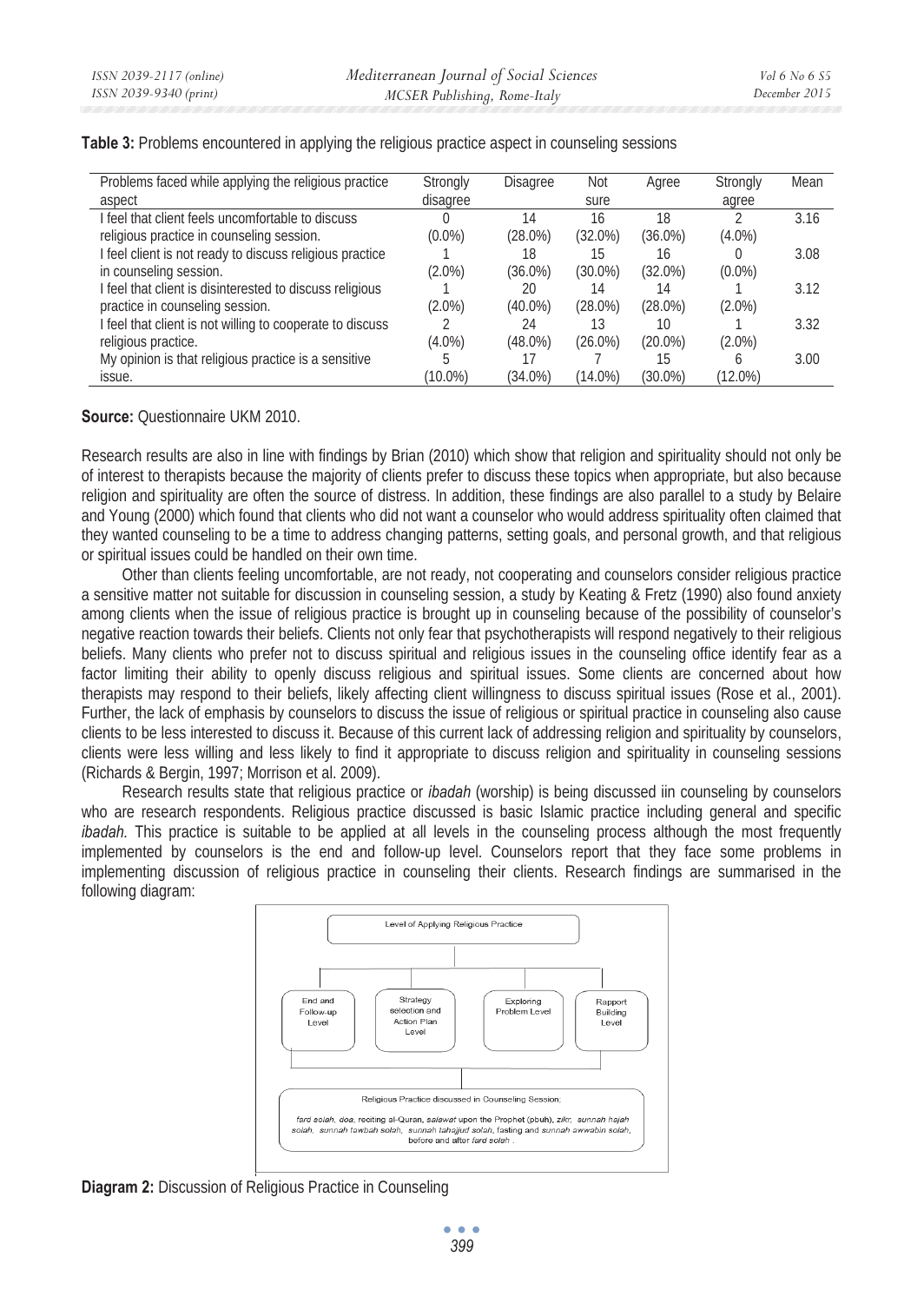## **5. Conclusion**

Applying the element of religious practice in counseling has already been done by counselors in this research. Among the types of religious practice frequently discussed in counseling sessions are obligatory prayers *(fard solah),* supplication *(doa),* reciting al-Quran, sending blessings and salutations *(salawat)* upon the Prophet (pbuh), remembrance *(zikr),* prayers of need/intent *( sunnah hajah solah*), prayers of repentance *( sunnah tawbah solah),* night prayers *(sunnah tahajjud solah),* fasting (sawm) and prayers of the oft-repentant *(sunnah al-awwabin solah)* before and after obligatory prayers. In addition, this research also finds that the related issue of client's religious practice is discussed in counseling sessions at all levels in the counseling process, including at the end and follow-up level, strategy selection and action plan level, exploration of problem level and building rapport level. Both findings explain that applying the related issue of religious practice is already being implemented by registered counselors in the Klang Valley, Malaysia. Further, this research finds that problems faced in applying the religious element in counseling are that clients are uncooperative, feel uncomfortable, are disinterested, are not ready and counselors think that the issue of religious practice is too sensitive a matter to be discussed in counseling sessions. Nevertheless, these problems do not at all hinder counselors from applying the aspect of religious practice in counseling to help clients overcome or manage problems faced in order to achieve well-being in life.

#### **6. Acknowledgement**

This research received a grant from the National University of Malaysia (Universiti Kebangsaan Malaysia). Project Code UKM-GGPM-CMNB-027-2010 and AP-2014-020.

## **References**

Abdullah As-Sirri (1996). The Secret of the Devout's Strength.Shah Alam : Wadah Ilmu.

- al-Bayanuni, Muhammad Abu al-Fath (1984). *al-'Ibadah Dirasah Manhajiyyah Syamilah fi Daw'i al-Kitab wa al-Sunnah*. Kaherah : Dar al-Salam
- Al-Ghazali, Al-Ghazali, Abu Hamid, Muhammad Bin Ahmad. 2000. *Ihya' 'Ulum al-Din*. Kaherah : Dar al-Taqwa li al-Turath.
- al-Qaradawi, Yusuf (1993). *al-'Ibadah fi al-Islam*. Beirut : Muasssah al-Risalah
- Belaire, C., & Young, J. (2000). Influences of Spirituality on Counselor election. *Counseling & Values*, 44(3), 189-197.
- Benjamin, P., & Looby, J. (1998). Defining the nature of spirituality in the context of Maslow's and Roger's theories. Counseling and Values, 42, 92-100.
- Blando, J. (2006). Spirituality, religion, and counseling. *Counseling and Human Development*, 39(2), 1-14.
- Brian Christoper Post. 2010. Religious and Spiritual Issues in Group Counseling Clients' Beliefs and Preferences. Thesis Degree Master of Science. Iowa State University.
- Burke, M.T., Hackney, H., Hudson, P., Miranti, J., Watts, G.A., & Epp, L. (1999) Spirituality, Religion, and CACREP Curriculum Standards, *Journal of Counseling & Development*, Volume 77(3), 251-257.
- Cornish, Marilyn A.; Wade, Nathaniel G.; Post, Brian C. 2012. Attending to Religion and Spirituality in Group Counseling: Counselors' Perceptions and Practices. *Group Dynamics-Theory Research And Practice*, 16(2), 122-137. DOI: 10.1037/a0026663.
- Corey, G (2003). *Issues & Ethics in the Counseling Profession (6th ed) Pasific Grove*, CA:Books/Cole.
- Day, J.M. (2010). Religion, Spirituality, and Positive Psychology In Adulthood: A Developmental View. *Journal of Adult Development, 17*(4), 215–229.
- Ee Ah Meng. (2003). Guidance and Counseling II. Second Edition. Shah Alam : Penerbit Fajar Bakti
- Hansen, J.C, Rosserberg, R.H, & Cramer, S.H (1994). Counseling: Theory and Process (5<sup>th</sup> ed). Boston: Allyn & Bacon.
- Hofmann, L & Walach, H. (2011). Spirituality and Religiosity in Psychotherapy a Representative Survey among German Psychotherapist. *Psychotherapy Research*, 21(2), 179-192.
- Hathaway, William L., & Pargament, Kenneth. I. (1991). The Religious Dimensions of Coping: Implications for Preventions and Promotion. *Prevention in Human Sciences*, 9(2), 65-92
- Keating, A., & Fretz, B. (1990). Christians' anticipations about counselors in response to counselor descriptions. Journal of Counseling Psychology, 37, 293-296.
- Nadiah Elias. 2009. Understanding Cases using the Islamic Perspective. Jurnal PEKAMA. Jilid 5 :51-62
- Maznah Baba dan Zainal Madon. 2003. Individual Counseling, Practical and Effective Guidance. Bentong, Pahang : PTS Publications & Distributors Sdn. Bhd
- Mohd Sabri Mamat, Syed Najmuddin Syed Hassan & Ab.Halim Tamuri. Daily Ibadah Practice and its Contribution to Youth Emotional Intelligence. Journal of Islamic And Arabic Education 1 (1) 29-40.
- Mohd Syukri Kamis. 2010. Islamic Counseling: Questions for Clients during Counseling Session. Paper presented at National Conference Pekama, Universiti Malaysia Terengganu.